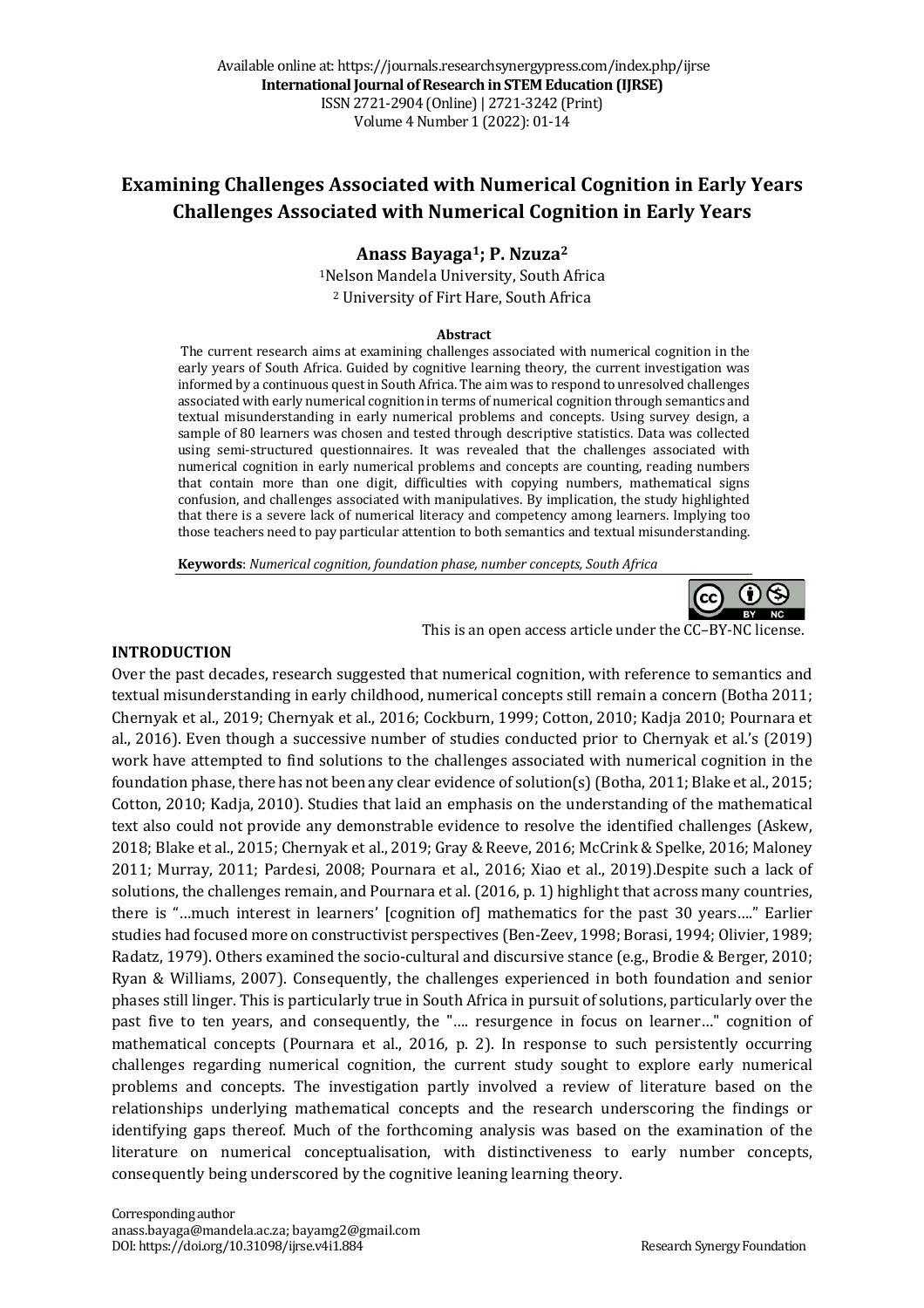#### **Theoretical framework - Cognitive learning theory**

The need to know concepts and how one knows the concept has some time now been used in examining mathematics cognition (Brodie, 2014; Brodie & Berger, 2010; Herholdt & Sapire, 2014; Makonye & Luneta, 2014; Shalem et al., 2014). For instance, Herholdt and Sapire (2014) explain that knowing how a concept interlinks with other concepts is what cognitive learning theory entails. Thus, through cognitive learning theory, the assertion that the semantics of mathematical text play a role in early numerical cognition may not be disputed (Chernyak et al., 2019; McCrink & Spelke, 2016; Moore et al., 2016). These studies included, for instance, research conducted on student learning and collaborative mathematics (Webb, 2003); the assessment of quality education in early childhood (Weber, 1990); conceptual sources of the verbal counting principles (Carrey, 2007); pupils' cognition of numbers (Gelman & Gallistel, 2005); influences of the structure and learning process of mathematics (Niss, 2006); knowledge and understanding of numbers (Jarvin, 2009); and a study on learning to understand arithmetic (Kadja, 2010). Conclusions reached from examining the aforementioned studies are essential that the challenges include  $(1)$  calculation problems,  $(2)$ counting objects, and (3) number line comprehension. Regarding the calculation problems, for instance, the assertion via cognitive learning theory is based on the need for learners to achieve cognition of the numerical magnitude and its representation.

Despite such conclusion, the processing of numerical magnitude in learners, which influences the improvement of counting, still lacks conclusive evidence in research (Chernyak et al., 2019; McCrink & Spelke, 2016; Sousa, 2008; van Marle & Geary, 2016). Even though efforts had been made to resolve the inconclusiveness regarding the processing of numerical magnitude in learners, there had only been a suggestive stance taken by Radatz (2005) on this topic. Consequently, for many learners, the learning of mathematical concepts, symbols, and vocabulary remains a 'foreign language' problem (Bornman, 2010; Chernyak et al., 2019; McCrink & Spelke, 2016; Moore et al., 2016). As a direct consequence of the findings highlighted in these studies, errors are seen to be a function of other unknown variables in a misunderstanding of the mathematical text and process (Bornman, 2010; Wörle & Paulus, 2018; Ziv & Sommerville, 2017). On the other hand, too, various positions have been held by cognitive learning theory scholarship regarding what should be recognised as [mis]understanding of the semantics of the mathematical text (Bornman, 2010; Burrows, 2000; Buswell, 1999; Flavell, 1999; Goswami, 2008; Kim, S. & Kim, 2016; Piping, 2001; Shalev, 2004; Shunkoff, 2000; Wörle & Paulus, 2018; Ziv & Sommerville, 2017). For instance, based on Goswami's (2008) view, challenges associated with understanding of mathematical text may be the result of deficits in basic prerequisites, including unfamiliarity with algorithms/procedures and an unsatisfactory fundamental knowledge of mathematical concepts. In response to Buswell (1999), Piping (2001) and later Ziv and Sommerville (2017) offered a categorisation of what should also be used as a gauge in evaluating misunderstanding of the semantics in mathematical text and consequently its cognition. For instance, there could be an error of association – which may involve unfamiliar algorithms/procedures. There could also be the error of interference in which different operations or concepts interfere with each other; for example:

| 845    |
|--------|
| $+372$ |
| +1217  |
| $+561$ |
|        |
| 1778   |

In an attempt to explain various errors associated with the calculation above, the concept of *place* value has not fully been understood. As such, the learner tends to combine two place values, "7" and "1" for instance, while neglecting the need for and magnitude of other values. Such misunderstanding or interference of concepts may lead to various errors, as exemplified. Notwithstanding the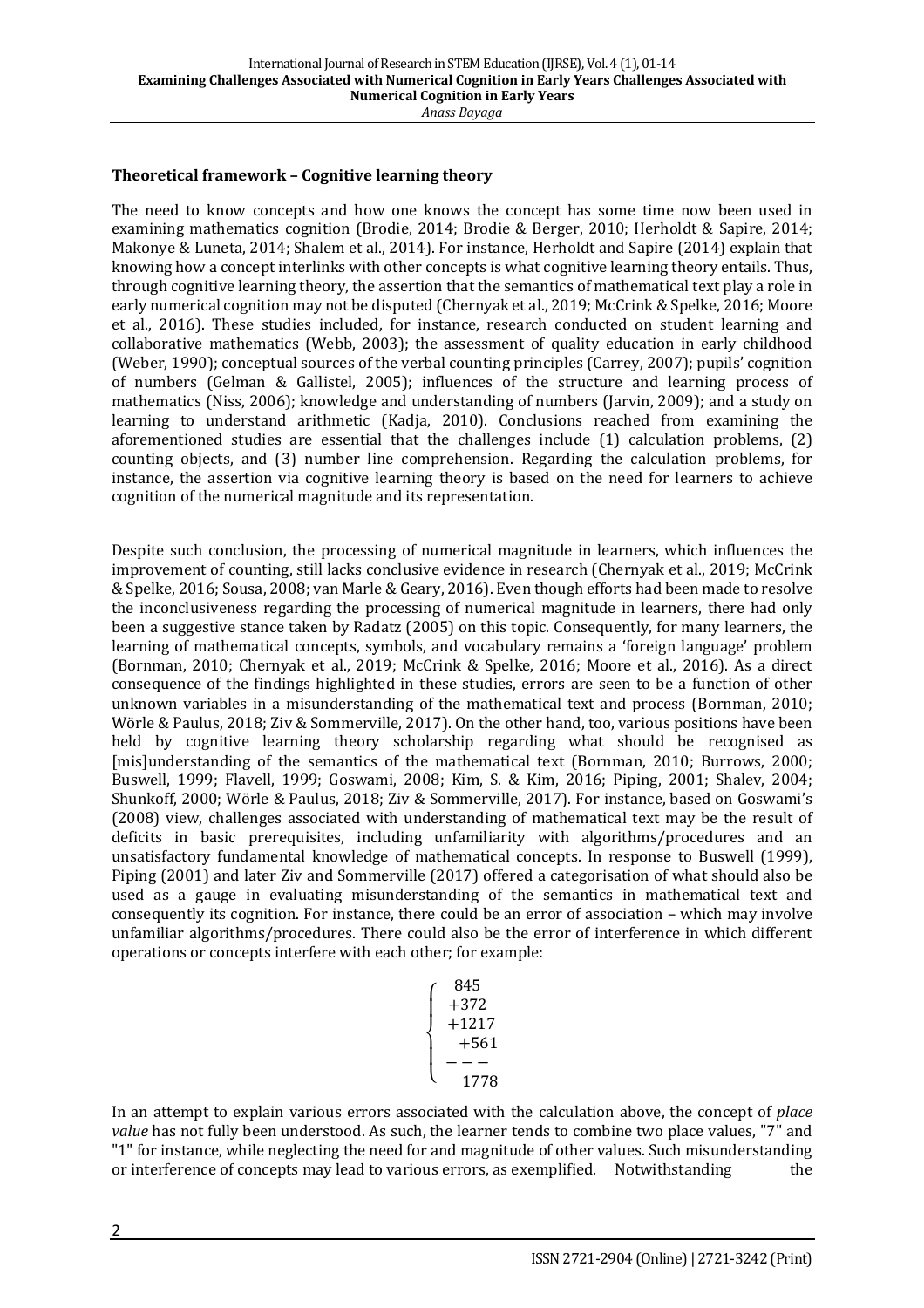assessment offered by Flavell (1999), Shalev (2004), Shunkoff (2000), and Skott (2005) opine that when one attempts to go beyond the description of faulty techniques and error patterns and towards the analysis of possible causes in the learners' cognitions, the various aspects of information processing seem to offer a good basis for classification. This has also been suggested by Kim, S., and Kim (2016), Wörle and Paulus (2018), and Ziv and Sommerville (2017). Most significantly, though, was the search for answers regarding the conceptual sources of verbal counting principles as well as how early childhood mathematics learning knowledge construction is formed, first by Edwards (2000), later by Carrey (2007), and thereafter by a number of authors (Ekdahl et al., 2016; Liu et al., 2015; Shou et al., 2015) as further examined in related work.

# **Related work**

Between the years 2000 and 2013, several studies were conducted on this topic (Abadzi, 2006; Siegler & Thompson, 2005; Wright, 2000 Gray & Reeve, 2016; Xiao, et al., 2019; Yang et al., 2011). For instance, Gray and Reeve (2016) raised the need for number-specific and general cognitive markers. This is because the authors established an improved performance in pre-schoolers' math ability profiles (Gray & Reeve, 2016). Additionally, Xiao et al. (2019) established that cognition impairment prior to errors could be improved through working memory, which is based on event-related potentials. Similarly, Yang et al. (2011) concluded that error pattern analysis of elementary schoolaged students improves limited English proficiency.

The first general conclusion these authors drew was that educators would be able to support learners by using the vocabulary related to addition and subtraction and working towards recording their addition and subtraction calculations using number sentences. Second, educators may introduce the symbols to record their practical activities rather than ask them to calculate from number sentences such as  $7 + 5 =$ ? What is meant through the work of Xiao et al. (2019), as indicated earlier, is that working memory could be improved via event-related potentials. For instance, educators may develop grouping activities in the foundation stage by asking learners to combine groups of  $2, 5$ , or 10 objects and by sharing them into equal groups. From the findings of these studies, a conclusion was drawn that by the end of school year 1, learners may be able to add or subtract one-digit numbers or multiples of 10 to one-digit or two-digit numbers. They may also use informal written methods to support them in these calculations. During school year 2, educators will be expected to introduce learners to four operations (symbols),  $+$ ,  $-$ , x, and / as well as  $=$ . By the end of the year, learners would be expected to be able to find unknown numbers in number sentences such as  $20 - ? = 12$ . In conclusion, it can then be expected that learners would be able to add and subtract one-digit numbers or multiples of 10 from two-digit numbers, and they may use practical or informal methods to add and subtract two-digit numbers. If this has been achieved, then learners can understand that addition and subtraction are inverse operations and will be able to represent multiplication as an array; for example,  $4 \times 3$  is the same as Figure 1. For instance, considering the lines by columns, this scheme represents  $4x3$ ; considering the columns by the lines, this schema represents 3x4. Consequently, it might be used to show the commutability of the multiplication.

Figure 1: Multiplication table using objects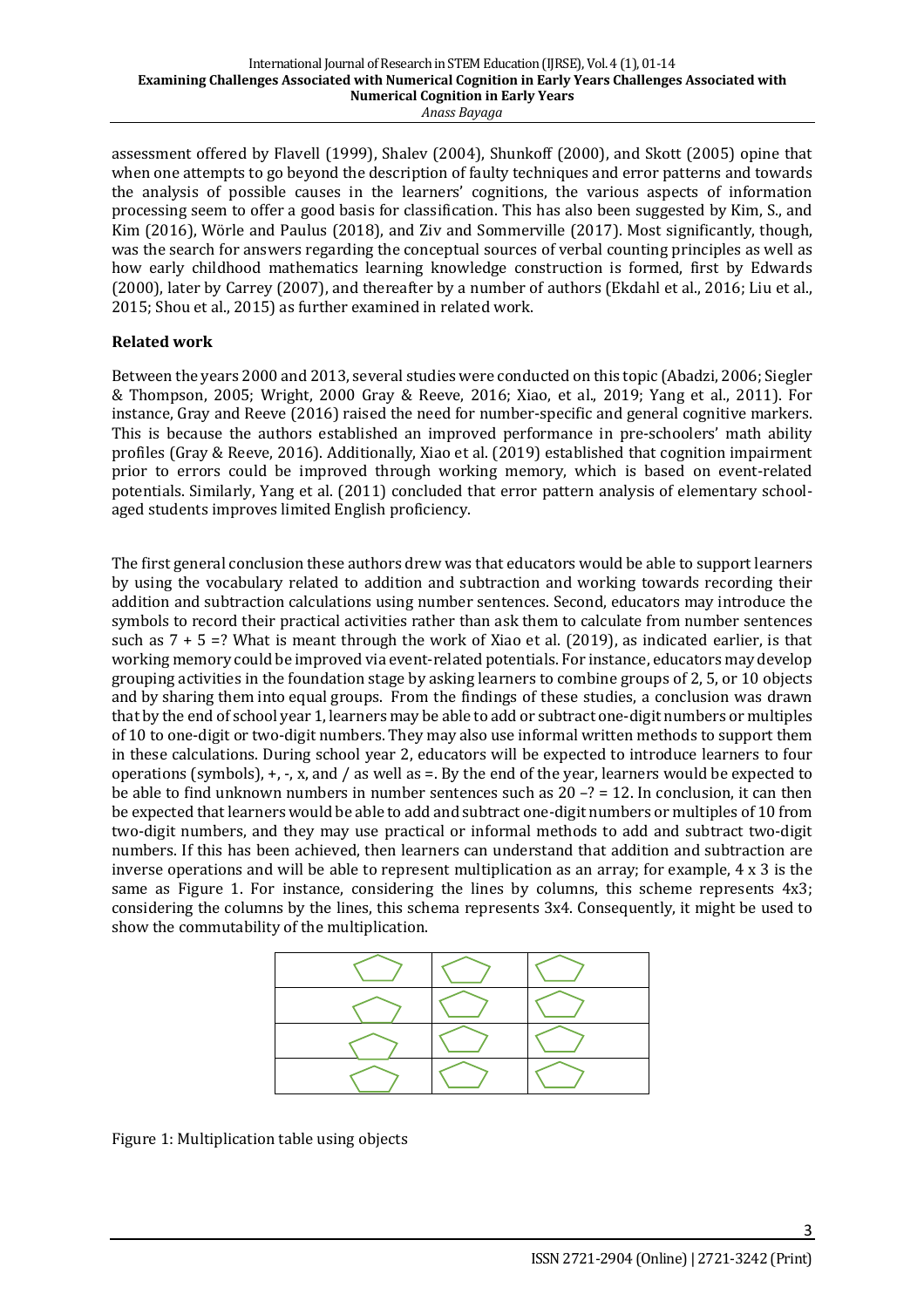Another conclusion that can be drawn from such prior education approaches is that the selected approach can be a practical and informal method to support multiplication and division, including finding remainders. By the end of year 3, for instance, learners will be expected to add or subtract onedigit and two-digit numbers mentally. This also means that learners will have developed the ability to use a range of written methods to record and explain the addition and subtraction of two-digit and three-digit numbers. An important consequence is that educators need to introduce learners to practical and informal approaches to multiplying and dividing two-digit numbers and teach them that multiplication and division are inverse operations, laying the basis for learners in school vear 3, starting to find unit fractions. *Case in point 1:* The introduction by using partitioning, for example: 39  $+ 52 = 30 + 50 + 9 + 2 = 80 + 11 = 91.$ 

In conclusion, it is essential to recognise that the perceptual method divides between educators who cling to the comfort of counting procedures and those who find more effective methods. Counting procedures, at best, enable learners to solve simple problems by counting. It also separates those who develop a more flexible form of arithmetic, where at best, the symbols can be used dually as processes or as concepts to be manipulated mentally. Thus, perceptual thinking occurs when counting procedures are compressed into number concepts with a rich connection. For example, knowing that "adding 4 and 2 makes 6, so 6 take away 4 must be 2"; and then by using this knowledge to derive new knowledge where "26 take away four is 22 because 26 is just 20 and 6", means that until learners can make the shift from process to the concept, they will not be able to understand that 10 is a concept, and they will not be able to comprehend two-digit numbers and place value. These challenges form the basis of the current research questions. What could be drawn from the cases is that most of the strategies of numerical error analysis in the foundation phase will remain hidden unless teachers make a specific effort to uncover these strategies. This also implies that numerical error analysis strategies are opportunities for the delivery of effective teaching because numerical error analysis is a function of errors or misconceptions. Goswami (2008) suggested three types of mathematical concept that correlates with numerical error analysis;  $(1)$  based on the perception of objects,  $(2)$  based on the processes that are symbolised and conceived dually as process or object, and (3) based on a list of properties that act as a concept.Wright (2000) attempted to offer a relative opinion and suggested that during enumeration, while the majority of 10-year-olds could solve problems, some experienced difficulty in the structural understanding of combinatorial problems. The conclusion drawn was that these "grabbers" did not yet understand the counting sequence and regarded it as a meaningless verbal sequence. Some authors suggested solutions such as found in the works of Alex (2002) and Edward  $(2000)$ , or Scholar  $(2008)$  and Taylor  $(2006)$ , which led to a conclusion that suggests significantly low numeracy competencies and lack of an adequate foundation for some children in understanding a mathematical text. Amidst the gaps identified in previous studies and partially unclear and not yet established findings, the current research sought to pursue the following research question: 

# *Research questions*

Based on the introduction and related work, the following research question guided the formulation of the rest of the research: What numerical concepts in early childhood numerical cognition remain a concern in the foundation phase?

# **Methodology**

# *General Background*

In seeking to explore the challenges associated with mathematical concepts in the early years, the researchers collected data by using semi-structured questionnaires with questions related to numerical errors in the foundation phase. A critical procedure considered was that learners had to be assisted by one teacher per school when trying to answer the statements in all 16 schools. Recognising the various knowledge gaps and challenges highlighted in the introduction as well as related work, the method for the study was guided by the question of what mathematical concepts in early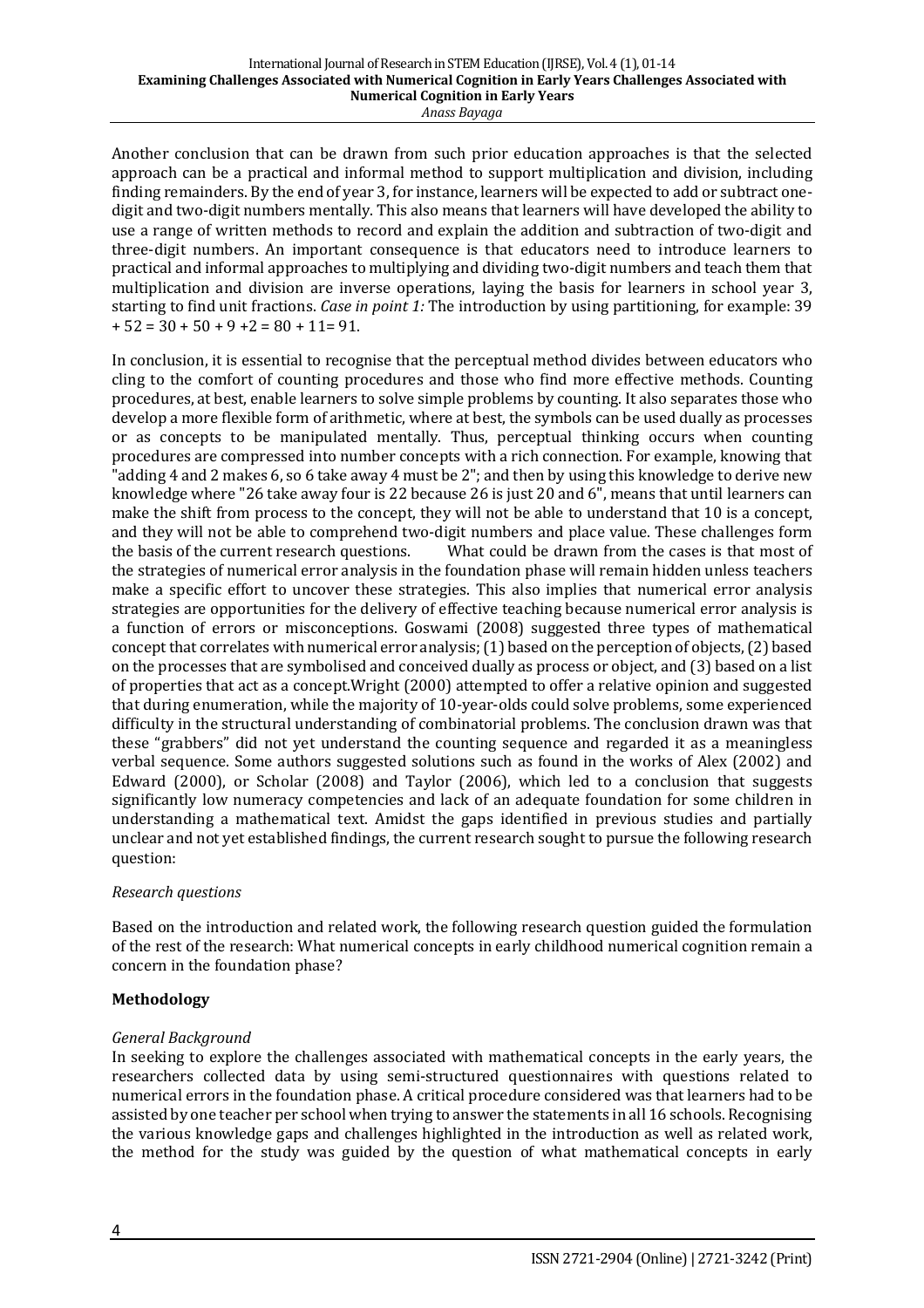numerical problems and concepts are a challenge and influence numerical cognition in the foundation phase**.**

#### *Participants and instrumentation*

The participants in this study were foundation phase in South Africa. Sixteen schools were observed. Attention was focused on mathematical concepts in early numerical problems and concepts that are a challenge and influence numerical cognition in the foundation phase. For instance, the learners worked through counting concepts. All sixteen schools' participants were of the same teaching and learning infrastructure, instructed by the same teacher, and had experienced similar learning activities. Throughout the investigation, all learners were also from the same schools system and had all taken the same foundation phase programme in previous years. The concepts attempted by each school and thus class is identifiable and assisted by the class teachers and the research team. These concepts generally included but were not limited to; using these overarching themes. The following subthemes were formed; I always make mistakes when counting. I have a problem in reading numbers that contain more than one digit, I have problems when copying the numbers, mathematical signs confuse me, I always finish my tasks, I learn the best when using different kinds of colours. I have problems understanding mathematical language. The method used in this research was a 4-point Likert scale, which required that learners either strongly agreed, agreed, disagreed, or strongly disagreed with a statement in the questionnaire. Thus, statements were used to investigate the relationships underlying numerical errors. In each school, a teacher was available to help learners complete the questionnaire as indicated in the general background of methodology.

#### *Sample selection*

The sample size of 80 learners of the foundation phase in sixteen schools was based on a survey study. The principle guiding the selection of this sample size was based on Strydom's (2005, p. 55) view that a 10% sample may be large enough to control for sampling errors. The questionnaire development was primarily guided by the literature review and subsequently by themes such as (1) remedy to challenges of numerical cognition and (2) developing conceptual understanding and computational fluency by introducing problem-solving skills.

# *Data and analysis*

Guided by the teachers and research team and using a task-based interview design, the participants were guided to complete their respective research tasks as described in the participants and instrumentation section. Through the process of check-coding (themes), research teams' initial coding structures were then compared and contrasted, leading to the recognition of similar, different, and missing constructs, and the research team was able to reach a consensus. The codes developed and employed in this study analysis include those regarding; counting, reading numbers containing more than one digit, copying the numbers, mathematical signs, ability to finish tasks, learning with different kinds of objects(colours), and understanding mathematical language. The development of this list of themes extends most of the extant literature and theoretical basis regarding learners' uses of mathematical concepts in the foundation phase via  $(1)$  remedy to challenges of numerical cognition and (2) developing conceptual understanding and computational fluency by introducing problemsolving skills as explained in sample selection section.

# **Results**

Due to the main research question: The first section addressed the learner's responses, while the research team in parallel considered another section which addressed the teachers' reflections due to the fact that teachers assisted learners in responding to the interview tasks. Incongruent to the main research question and characterised in the data analysis section, the reflections of the teachers were based on; mathematical concepts in the foundation phase via  $(1)$  remedy to challenges of numerical cognition and (2) developing conceptual understanding and computational fluency by introducing problem-solving skills. As indicated in the method section: The reason for the inclusion of teachers'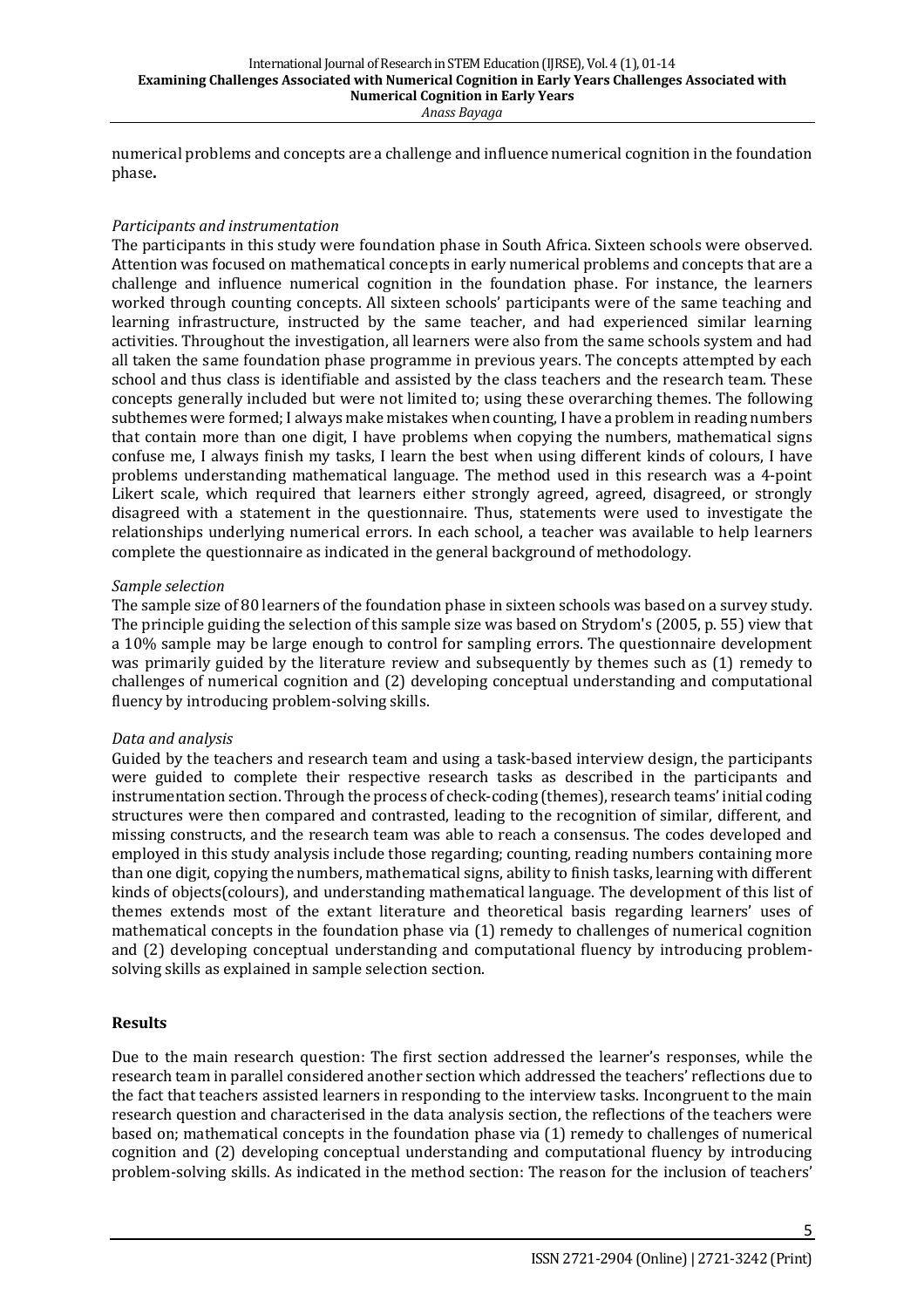reflection was because a questionnaire that was posed to the learners gave an idea of the perception learners had about the problems they were encountering. However, a comprehensive analysis is achieved by way of including the judgements of the teachers.

#### *Learners responses*

As noted in both the literature and theoretical sections, while there have been ongoing studies on related topics, the study is delineated from the previous research and concurrently contributes to the existing body of work by examining challenges associated with numerical cognition in the early years. With reference is a guide through cognitive learning theory, employed to examine the challenges associated with early numerical cognition. Such assessment was achieved via examining semantics and textual misunderstanding in early numerical problems as well as concepts. The problems identified in prior research and which led to the formulation of the question statements in the questionnaire are presented in Table 1. These are considered below: Mistakes when counting, reading numbers that contain more than one digit and problems when copying numbers, mathematical signs confusion, finishing of tasks, using different kinds of colours, and understanding mathematical language. The results were organised into two sections.

| <b>Themes</b>                                                                   | Response type |                 |           |                       |
|---------------------------------------------------------------------------------|---------------|-----------------|-----------|-----------------------|
| always make mistakes when                                                       | agreed        | strongly agreed | disagreed | strongly<br>disagreed |
| counting                                                                        | 50 (63%)      | 18 (23%)        | 7(9%)     | 5(7%)                 |
| I have a problem in reading the<br>numbers which contain more than<br>one digit | 25 (31%)      | 32 (40%)        | 11 (14%)  | 12 (15%)              |
| I have problems when copying the<br>numbers                                     | 60 (75%),     | 15 (19%),       | 3(4%)     | 2(3%)                 |
| mathematical signs confuse me                                                   | 52 (65%)      | 11 (14%)        | 8 (10%)   | $9(11\%)$             |
| I always finish my tasks                                                        | 7(9%)         | 22 (28%)        | 15 (19%)  | 36 (45%)              |
| I learn best when using different<br>kinds of colours                           | 45 (56%)      | 30 (38%)        | 10 (13%)  | 5(7%)                 |
| have problems understanding<br>mathematical language.                           | 35 (43%)      | 5(6%)           | 20 (25%)  | 20 (25%)              |

Table 1. Response and associated themes

In response to Statement 1, which stated that learners always make mistakes when counting, 50  $(63%)$  learners agreed, 18 (23%) learners strongly agreed, 7 (9%) learners disagreed, and 5 (7%) learners strongly disagreed that they make mistakes when counting. This means that most of the participating learners (86%) agreed that they made mistakes when counting, and using numbers.

In response to Statement 2, which stated that learners had a problem in reading numbers that contained more than one digit, a total of 25 (31%) learners agreed, 32 (40%) learners strongly agreed, 11 (14%) learners disagreed, and 12 (15%) learners strongly disagreed that they had a problem with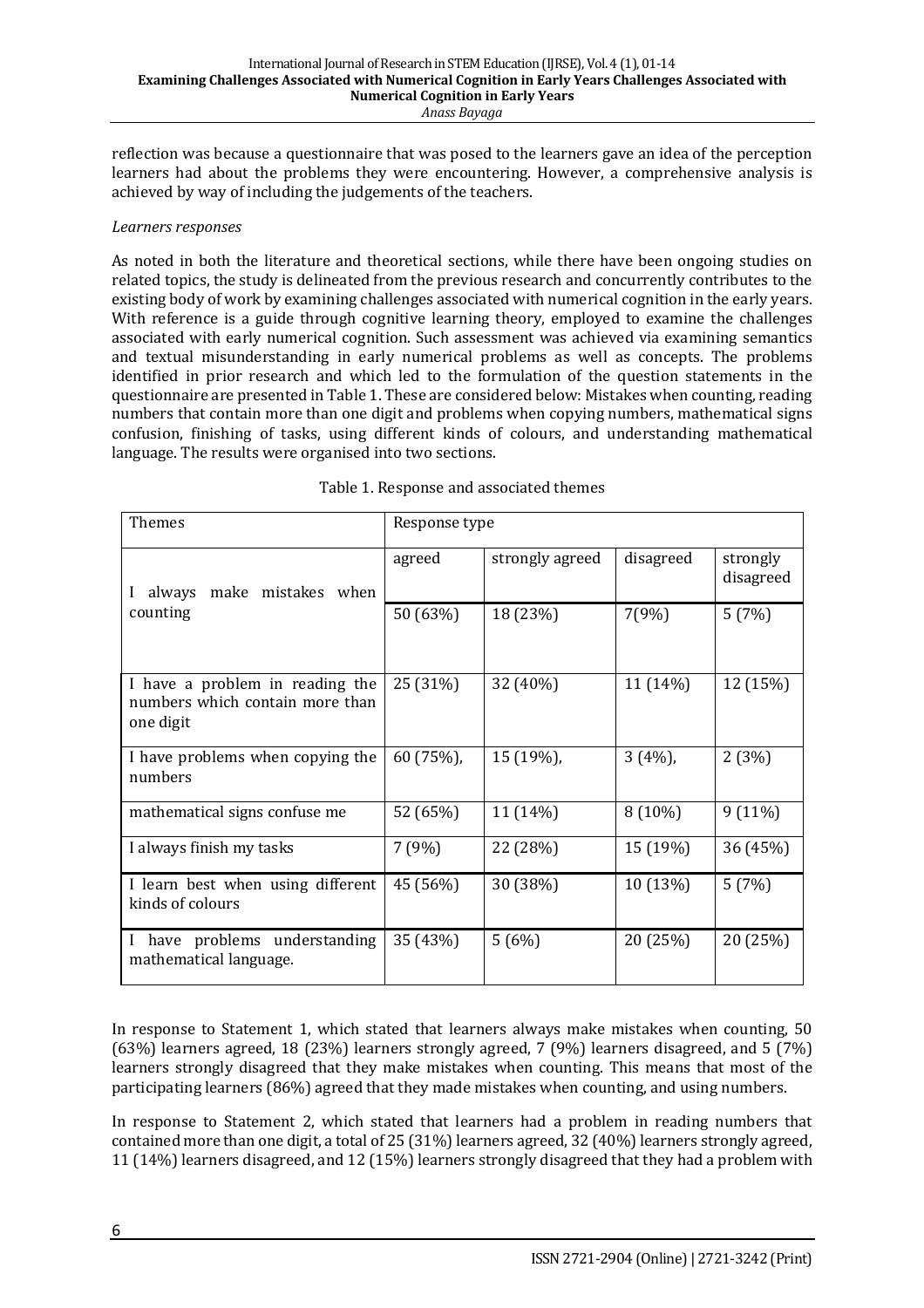numbers that contained more than one digit. Therefore, most of the learners (71%) agreed that they had problems in reading the numbers that contained more than one digit.

The learners were expected to respond to Statement 3 whether they had a problem when copying numbers. About 60 (75%), 15 (19%), 3 (4%), and 2 (3%) learners agreed, strongly agreed, disagreed, and strongly disagreed, respectively that they had a problem copying the numbers. Most of the participating learners (94%) agreed that they had such a problem.

Learners were expected to state in Statement 4 whether they were confusing mathematical signs. About 52 (65%) learners agreed, 11 (14%) learners strongly agreed, 8 (10%) learners disagreed, and 9 (11%) learners strongly disagreed that they had a problem with mathematical signs. Thus, again most of the learners (79%) agreed that they confused mathematical signs. For example, they reversed the numbers so that a 12 becomes a 21; 31 becomes 13; 15 becomes 51; and so on.

In response to Statement 5, learners were expected to state whether they always finished their tasks. About 7 (9%) learners agreed, 22 (28%) learners strongly agreed, 15 (19%) learners disagreed, and 36 (45%) learners strongly disagreed that they always finish their tasks. This highlights that most learners (64%), of whom 45% strongly believed this to be true, normally did not finish their tasks.

In response to Statement 6, learners were expected to state whether they learn best using different kinds of colours. About 45 (56%) learners agreed, 30 (38%) learners strongly agreed, 10 (13%) learners disagreed, and 5 (7%) learners strongly disagreed. Most of the learners (94%) thus agreed that the use of different colours helped them in the learning process.

In Statement 7, learners were expected to state whether they had a problem with understanding mathematical language. About 35 (43%) learners agreed, 5 (6%) learners strongly agreed, 20 (25%) learners disagreed, and 20 (25%) learners strongly disagreed.

Overall, the results showed the severity of the problems experienced by these learners as reflected in Table 2.

| Severity                                             | Numerical concept                                                     |  |  |
|------------------------------------------------------|-----------------------------------------------------------------------|--|--|
| A total of 86% agreed that they made mistakes        | when counting and using numbers                                       |  |  |
| A total of 71% agreed that they had                  | problems in reading the numbers that contain<br>more than one digit   |  |  |
| About 64% (45% strongly believed this to be<br>true) | normally did not finish their tasks                                   |  |  |
| A total of 94% agreed that they had a                | problem copying the numbers                                           |  |  |
| A total of 79% of learners                           | confused mathematical signs, for example, by<br>reversing the numbers |  |  |
| About 94% agreed that                                | the use of different colours helped them in the<br>learning process   |  |  |

Table 2: Key numerical concepts in early childhood numerical cognition and their severity

As reflected in Table 2: It was interesting to note that despite the previously elicited problems learners were experiencing, only about half of these learners agreed that they needed help because they did not understand the mathematical language, whereby they were given symbols to write. They also experienced problems with word sums as they were unable to read or spell. However,  $50\%$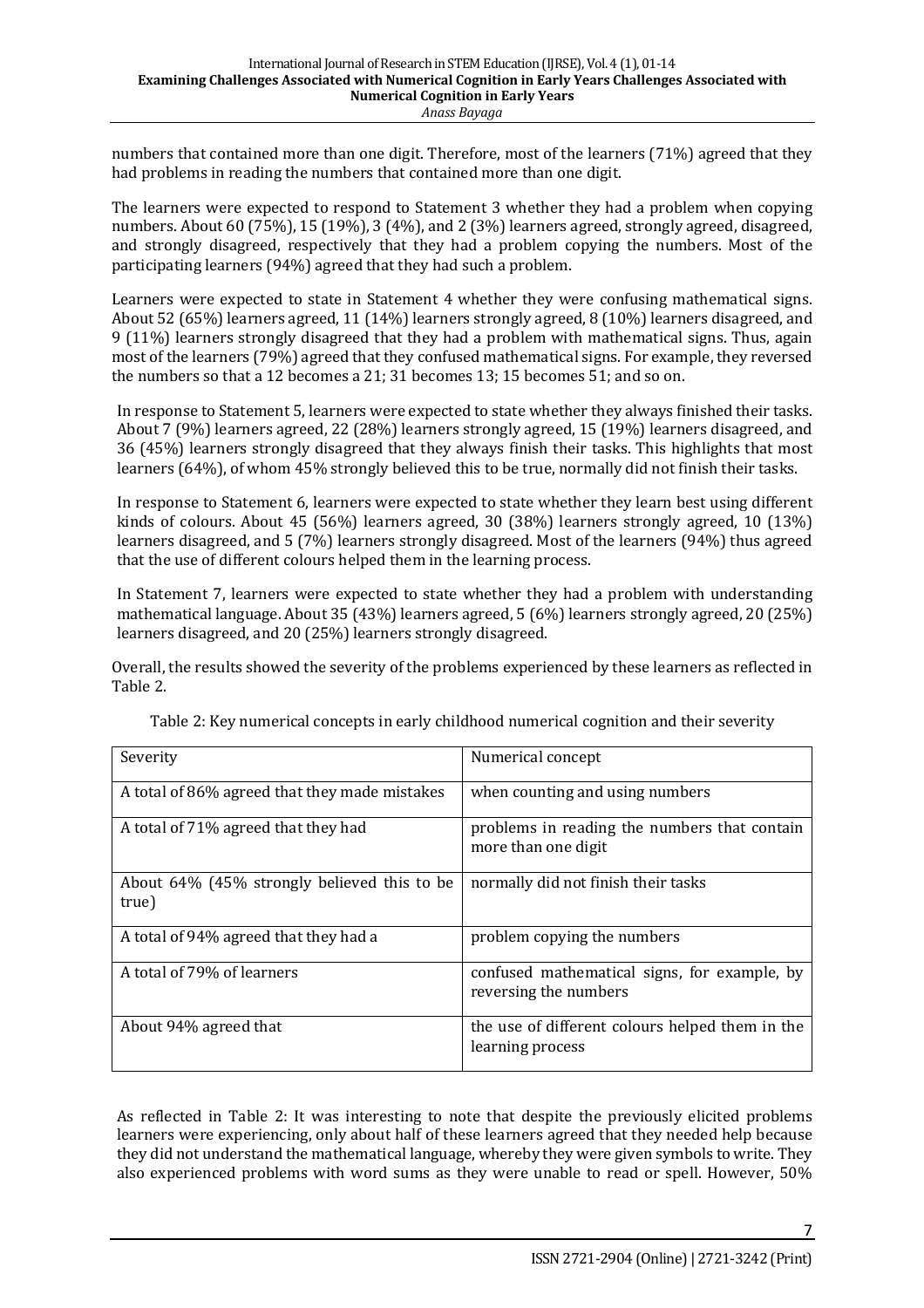stated that they understood mathematical language and did not need help regularly. Given spatial structures in early numerical problems and concepts, one conclusion can be drawn based on the frequency of mistakes when counting, the problem in reading numbers that contain more than one digit, problems associated when copying numbers, mathematical signs being confused, the time needed to finish mathematical tasks, manipulatives such as using different kinds of colours, and the challenges associated with understanding mathematical language as the major influencers. Regarding mathematical language, learners seemed to make mistakes and confuse the mathematical signs, but they tended to learn better when using different colours. However, they seldom finished their tasks within the given time, mainly because they had problems with reading the numbers that contained more than one digit, and furthermore, they found it difficult to copy numbers.

### *Teachers responses*

From the teachers' perspectives, in response to the numerical cognition in the foundation phase. Several reasons were identified. For instance, teacher 1 cited that "...the extent to which numerical *error analysis is becoming difficult to manage and be understood in schools..."* is indeed becoming a difficulty, so far received little to no attention have been., Wherein there added that this far, no formal training has been given as a continuous professional development (CPD) component of their training as educators. Similarly, teacher 5 maintained that "*...extent to which concepts need to be changed to promote and sustain learners' interest in Mathematics*…" has not been the focus of their CPD. As such, matters related to promotion and steadily re-addressing errors tend to receive little to no attention. While teachers 1 and 2 lament on little to no CPD to redress ongoing challenges, teacher 6 "...the main *characteristics reflecting the teachers'* knowledge should entail that learners' levels of understanding..." Such characterisation could "...contribute to an awareness of the process of learning Mathematics..." maintained the teacher 6. In support, there was the need to address the knowledge of the mathematical concepts that learners struggle to grasp. The excerpts from the sampled teachers are important to respond to the currently experienced gaps in educational theory and the knowledge among teachers in response to the theoretical demands. Thus, the consensus is that arithmetic cognition is not a question of whether one needs to activate numerical magnitude representation. This is because evidence from both learners and teachers suggests that it was clear enough to solve calculation problems. This question is important, especially when dealing with and managing numerical error analysis and the extent to which concepts need to be changed to promote and sustain learners' interest in Mathematics. Nevertheless, other issues, as suggested by teacher 9, which "...needed to be addressed were error patterns in computation as exemplified...." The unanswered question led to the teacher 6 "... placing a renewed emphasis on the curriculum and assessment *renewal*…" However, this (*curriculum and assessment renewal*) still lacks clarity regarding the extent to which error patterns can be used to improve cognition.

Subsequently, and as reflected in the current research through the responses of the learners and teachers, the current research examined whether tasks such as number comparison could be used as educational measurements to characterise both large cohorts of learners and also provide a deeper understanding of the performance of individual learners.

# **Discussion**

Several ideas have been established in response to the question of; what numerical concepts in numerical cognition remain a concern in the foundation phase as guided by cognitive learning theory.

# *Numerical concept severity when counting and using numbers.*

For instance, a total of 86% agreed that they made mistakes when counting and using numbers. As reflected in the responses of learners in Table 2 regarding when counting and using numbers and consistent with cognitive learning theory, Scholar (2008) argued that by the time learners leave primary school, they will not have confidently grasped counting and numbers. Consistent with teacher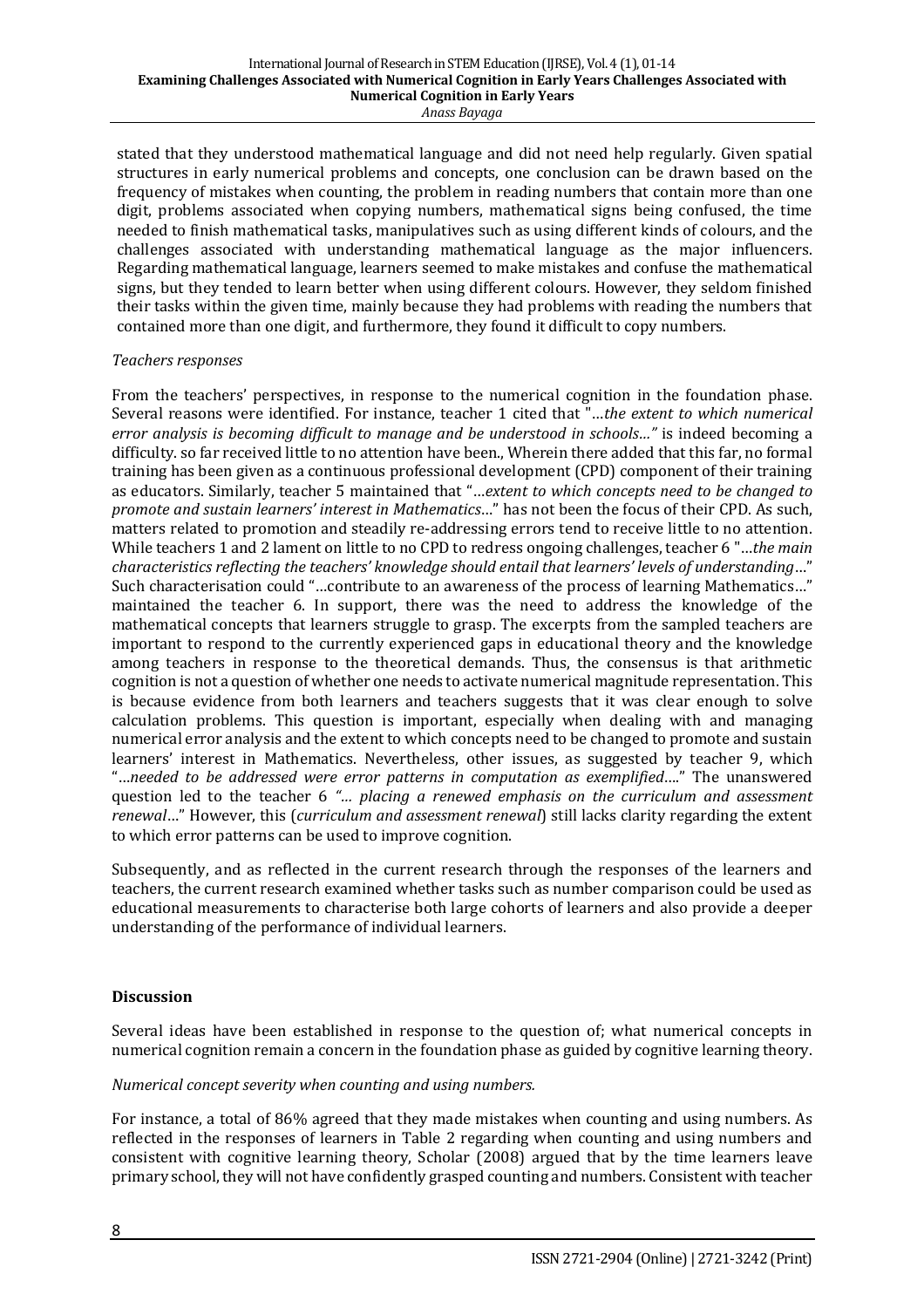6's response, who invariably placed renewed effort on the curriculum and assessment. It could be argued *that* such a lack of standard of competency provides a poor platform for learners to engage with algebra and other aspects of the school Mathematics curriculum when learners reach secondary school. However, if most of the learners do not achieve this competency during the early primary school years, such as reflected in Table 2, wherein a total of 71% agreed that they had problems in reading the numbers that contain more than one digit, as well as about 64% (45% strongly believed this to be true) normally, did not finish their tasks, then such deficit grows wider during the latter part of primary school, and becomes a serious problem when learners reach high school. This is consistent with teacher 5's assertion that "...concepts need to be changed to promote and sustain learners' interest *in Mathematics*…." Even though not an exhaustive explanation, while adding to work Abadzi (2006) suggested that there are three principles interlinked with mastering foundation phase numeracy. The first principle is the progress made in acquiring the number concept. The second principle refers to the shift from concrete to abstract reasoning. The third principle addresses the move from counting to calculating. Building on the work by Abadzi (2006), Gray and Reeve (2016) suggested that a significant leap in numerical literacy and understanding can be achieved when a learner moves away from regarding numbers as reflecting numerosity to objects, which can be manipulated according to certain rules. This implies changing an abstract concept to a visual one, a consequence of the current study. For instance, in primary school year 1; learners start to formalise ideas of addition by being introduced to the idea of counting on. This will require them to realise that addiction can be carried out in either order. Similarly, they will be able to carry out the subtraction by finding the difference between two numbers by counting up.

### *Numerical concept severity: problems in reading the numbers that contain more than one digit and normally did not finish their tasks*

However, in contrast, the current study revealed that a total of 71% agreed that they had problems reading the numbers that contain more than one digit, while a total of 79% of learners confused mathematical signs, for example, by reversing the numbers. What is meant and inconsistent with Zuj et al. (2017) is that this reflects why about 64% (45% strongly believed this to be true) normally did not finish their tasks. Regarding the statement related to the problem of reading the numbers that contain more than one digit, most of the learners confirmed that they had a problem. This referred to problems with the place value after interaction with some learners because for learners to succeed in differentiating the place of numbers (values), they must be able to know the place value, that is, hundreds, tens and units, and this is a crucial stage or level in mathematics. Thus, for the learners to be able to count, in addition, subtraction, multiplication, and division, they must know the place value.

### *Numerical concept Severity: problem copying the numbers and confusing mathematical signs, for example, by reversing the numbers*

As reflected in Table 2, an inherent part of the study was to explore which errors (numerical concepts) exist when learners calculate and use numbers in mathematics in the foundation phase. Pipping (2005) suggested that errors of interference, in which different operations or concepts interfere with each other, will be of great value in exposing numerical errors. The majority of the learners agreed that they had problems when copying numbers, and this statement should inform teachers that they need to supervise learners to avoid them making many potential errors while doing their work in class, and even the parents need to monitor the learners' homework thoroughly. Several assessments could be made from [mis]understanding of the semantics of the mathematical text. For instance, besides Goswami's (2008) view, Buswell (1999, p. 19) cautioned that "errors in the learning of mathematics are simply the absence of correct answers or the result of unfortunate accidents." According to Buswell's (1999, p. 19) submission, misunderstanding of mathematical text is the consequence of specific processes whose nature could be discovered. Another form of error is one of assimilation, in which incorrect hearing causes mistakes in counting. Such errors result from a lack of attention and concentration (random or careless errors) (Yuan et al., 2016; Zuj et al., 2017). Lastly, the error of negative transfer from a previous task may occur, in which one could identify the effect of an erroneous impression obtained from a set of exercises. For instance, Flavell (1999) suggested that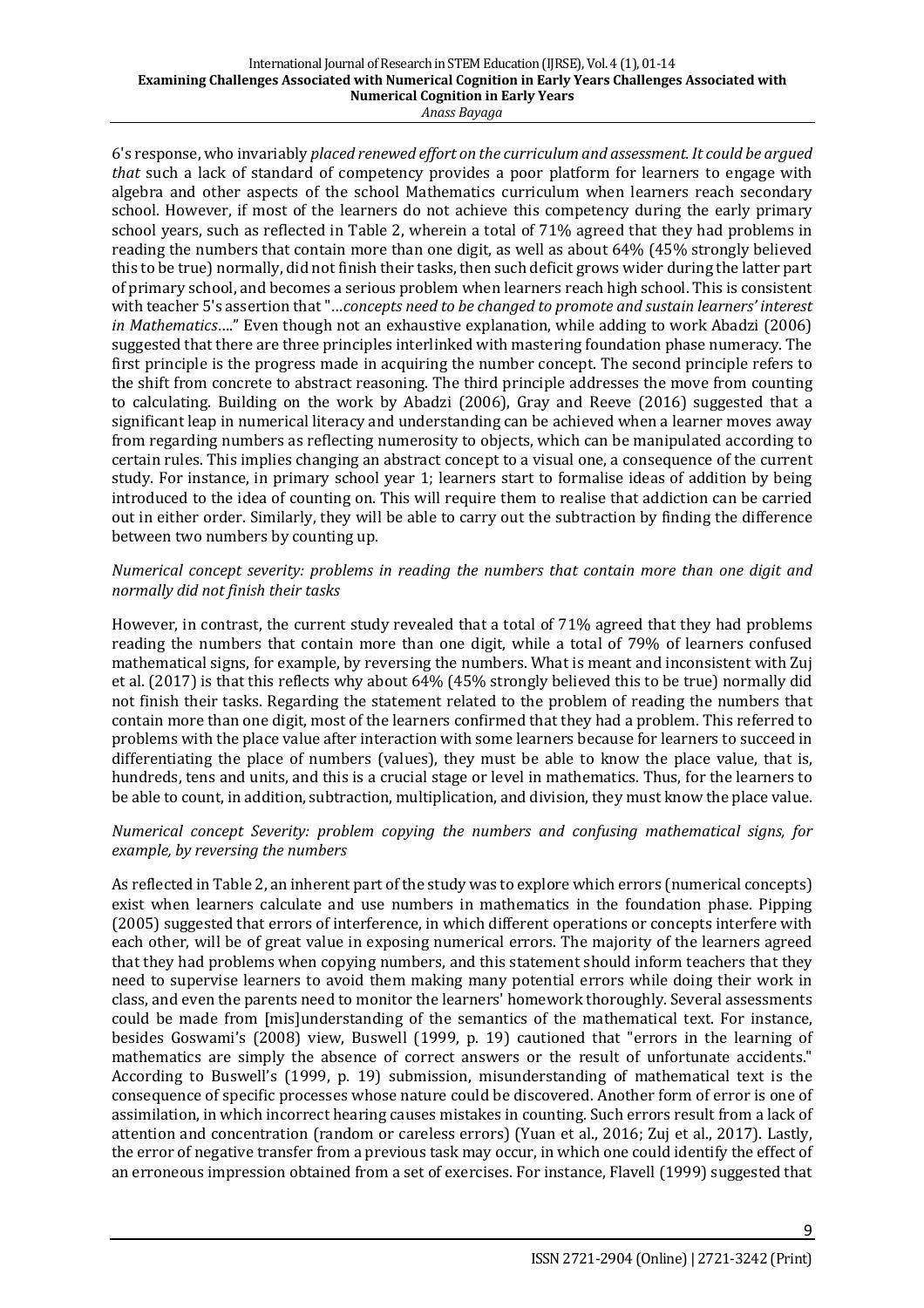learners who have been diagnosed as hyperkinetic are unable to focus or do cognitive tasks. Many years later, findings are still mixed on conceptual mathematical development (Cranfield, 2006; Pillay, 2010; Pournara et al., 2016; Schroder, Stewart, et al., 2014).

#### *Numerical concept severity: the use of different colours helped them in the learning process*

Considering that about 94% agreed that the use of different colours helped them in the learning process and consistent with Bornman's (2010) findings, particular difficulties are seen when learners have to read numbers that contain more than one-digit numbers and numbers that contain a zero, for example, 1007 or 1087. Furthermore, they may be confused when reading some numbers and reverse numbers; for example, where a 12 may become a 21, although, at other times, they might experience no difficulty with this. Thus, as recommended by Bornman (2010), the importance of the use of different colours thus helps learners in the learning process.

The summary thus far is that errors of interference arise when a previously learned skill or algorithm, because of its similar processes, makes the learning of a new skill or algorithm difficult. Additionally, having opportunities to make errors gives an opportunity for new ideas to be learnt by learners having to simulate or attempt hands-on problems, which gives learners the opportunity to make mistakes and then learn from them. Regarding the problems experienced by learners when copying numbers, this fact informs teachers that they need to supervise learners to avoid any such errors. Taking into account error analysis in the foundation phase of mathematics and thus a misunderstanding of the mathematical text, spatial structures in early numerical problems and concepts, various assessments have been made (Cranefield, 2006; Fleish, 2008; Gate, 2011; Halberda, 2008; Pausigere, 2011; Richards, 2005). Drawn from the study results as well as the earlier work by Richards (2005), for instance, error analysis in the foundation phase may be carried out as an aid for teaching to find out how well the learners learned and how a learner learns to count mathematically. Contrary to the insights gained from Pausigere  $(2011, p. 2)$ , the suggestion is that "for mathematics classroom activities, teachers can let learners choose any number and allow them to investigate various ways of representing that number."

#### **CONCLUSION AND IMPLICATION**

In conclusion, understanding numerical cognition, while crucial, needs to account for various concepts that lead to such errors. The implication from the current study is that concepts such as counting and using numbers, reading the numbers that contain more than one digit, problem copying the numbers, confusion associated mathematical signs, finishing tasks and the use of different colours helped them in the learning process in teaching methods can be powerful. This is because the simultaneous application of different sources can create a better learning experience and help to minimise some of the identified problems in a more realistic manner for young learners. Another implication was that combinations of methods such as discussion, co-operative learning presentation, demonstration discovery, drilling, problem-solving, simulation, using tutorials and games, could also result in the educator reaching more learners in the classroom in an effective manner. The variation brought about by applying mixed teaching methods can thus support foundation learners to achieve the learning objectives

#### **Further Research**

Based on the data and the small sample size, claiming that the views shared by the participating teachers where a representative notion would unmistakably fall short of certainty and cast further doubt. Thus, it is essential to note that the objective of this study was not to generalise, but to provide an indication of the extent to which numerical cognition becomes more challenging to manage to promote and sustain mathematical interest in learners. Accordingly, the study also highlights the need for further research with a robust inferential standpoint as compared to the qualitative approaches that dominate the literature thus far.

#### **REFERENCES**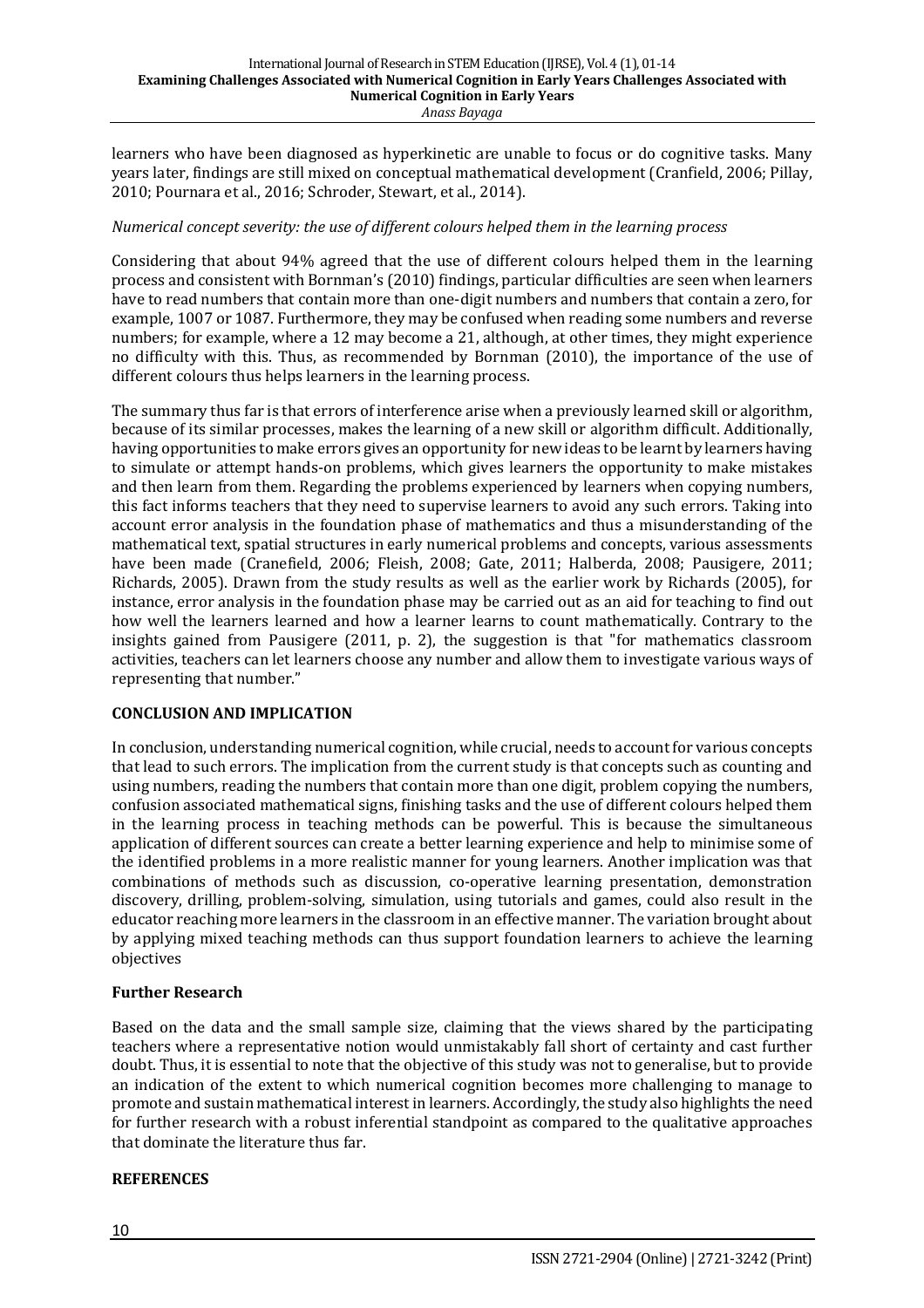Abdzi, H. (2006). *Effective learning for the poor*. World Bank.

Alex, P. (2002). *The learning brain: Lessons for education*. Oxford press.

- Askew, M. (2018). Multiplicative reasoning: Teaching primary pupils in ways that focus on functional relations. *The Curriculum Journal* 29(3), 406-423. https://doi.org/10.1080/09585176.2018.1433545
- Blake, P. R., Piovesan, M., Montinari, N., Warneken, F., & Gino, F. (2015). Prosocial norms in the classroom: The role of self-regulation in following

norms of giving. *Journal of Economic Behavior and Organization*, 115, 18-29.

https://doi.org/10.1016/j.jebo.2014.10.004

Borasi, R. (1994). Capitalising on errors as 'springboards for inquiry': A teaching experiment. *Journal for Research in Mathematics Education*, *25*(2), 166-208. https://doi.org/10.2307/749507

- Bornman, J. (2010). *Believe that all can achieve*. Pretoria Press.
- Botha, S. (2011). A review of the literature on computational errors with whole numbers. The University of British Columbia, Department of mathematics Education. https://fieldsmathed.springeropen.com/articles/10.1186/s40928-018-0009-y
- Botha, M., & Kruger, S. (2005). *Numerical solutions of initial boundary value problems in mathematics.* University Press.
- Brodie, K. (2014). Learning about learner errors in professional learning communities. *Educational Studies in Mathematics, 85, 221-239. https://doi.org/10.1007/s10649-* 013- 9507-1
- Brodie, K., & Berger, M. (2010). *Toward a discursive framework for learner errors in mathematics.* Paper presented at the 18th annual meeting of the Southern African Association for Research in Mathematics, Science and Technology Education, Durban.
- Bruner, C. (2004). *Early brain development*. SP Publishers.
- Buswell, T. (1979). Summary of educational. Investigators relating to arithmetic. University of Chicago Press.
- Burrows, L. (2000). A review of the literature on computational errors with whole numbers: the University of British Columbia, Department of Mathematics Education. Retrieved February 12, 2020 from https://www.jstor.org/stable/748328?seq=1
- Carrey, S. (2007). One, two, three four, nothing more: An investigation of conceptual sources of the verbal counting principles. *Cognition*, 105(*2*)395-438. https://doi.org/10.1016/j.cognition.2006.10.005
- Chernyak, N., Harris, P.L., & Cordes, S. (2019). Explaining early moral hypocrisy: Numerical cognition promotes equal sharing behavior in preschool-aged children. *Dev Sci.* 22, 12695- 12704. https://doi.org/10.1111/desc.12695
- Chernyak, N., Trieu, B.Y., & Kushnir, T. (2016). Preschoolers' selfish sharing is reduced by prior experience with proportional generosity. OPEN Mind, 1, 42-52. https://doi.org/10.1162/opmi\_a\_00004
- Chow, T.C., & Treagust, D. (2013). An Intervention Study Using Cognitive Conflict to Foster Conceptual Change. *Journal of Science and Mathematics*, 36(1), 44-64.
- Cranfield, S. (2006). *Children's number learning*. Australia Association of Mathematics Teachers Press.
- Cotton, T. (2010). *Understanding and teaching primary mathematics*. Retrieved August 27, 20202 from http://www. Pearsoned.co.uk/cotton. Retrieved on August 13, 2019.
- Dehaene, S. (2007). A few steps towards a science of mental life, mind, brain and education. *Education Journal*, 1(1), 28-47. https://doi.org/10.1111/j.1751-228X.2007.00003.x
- Duncan, E. (2007). *Child Education*. Open University Press.
- Edwards, Z. (2000). *Early childhood mathematics learning*: London Hutchinson Educational Ltd.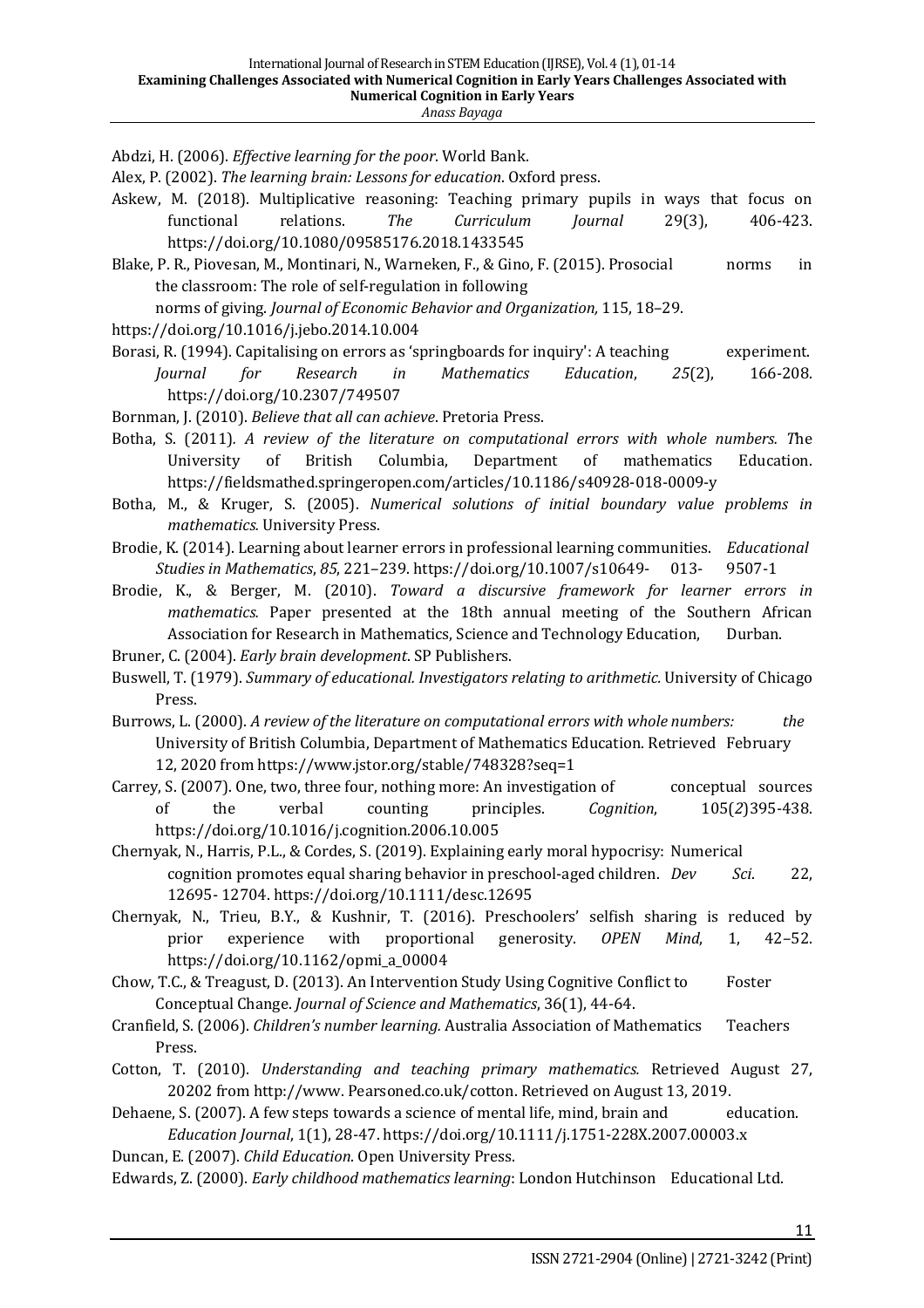- Ekdahl, A.-L., Venkat, H., & Runesson, U. (2016). Coding teaching for simultaneity and connections: Examining teachers' part-whole additive relations instruction. *Educational Studies in Mathematics* 93(3), 293-313.
- Flavell, T. (1979). A theory of cognitive Dissonance. University Press.
- Fleish, C. (2008). *Primary Education Crisis*. University Press
- Gate, P. (2011). Mathematical connections. School Science. *Mathematics*, 90, 517-527.
- Gelman, T., & Gallistel, D. (2005). *The child's understanding of numbers*. Harvard University Press.
- Goswami, G. (2008). *Cognitive development: The learning brain*. Psychology Press.
- Gray, S.A., & Reeve, R.A. (2016). Number- specific and general cognitive markers of preschoolers' math ability profiles. *Journal of Experimental Child Psychology*, 147,  $1-$ 21. https://doi.org/10.1016/j.jecp.2016.02.004
- Herholdt, R., & Sapire, I. (2014). An error analysis in the early grades mathematics  $-$  A learning opportunity? *South African Journal of Childhood Education*, 4(1), 42–60.
- Holloway, K. (2012). Children with disabilities in mathematics classes. *Teaching children mathematics*, 139(6), 336-340.
- Jarvin, A. (2009). Help your class to develop their knowledge and understanding of numbers with thought-provoking activities. Retrieved June 27, 2020 from www.scholastic.co UK/ junior Ed plus.
- Kadja, B. (2010). *Learning to understand arithmetic*. Lawrence Erlbaum.
- Kim, S., & Kim, M. S. (2016). Deficits in verbal working memory among college students with attention-deficit/hyperactivity disorder traits: an event-related potential study. *Clin. Psychopharmacol. Neurosci.* 14, 64–73. https://doi.org/10.9758/cpn.2016.14.1.64
- Ling, G.C.L., Shahrill, M., & Tan, A. (2016). Common Misconceptions of Algebraic Problems: Identifying Trends and Proposing Possible Remedial Measures. *Advanced Science Letters*, 22(5-6), 1547-1550.
- Liu, Q., Zhou, R., Liu, L., & Zhao, X. (2015). Effects of 72 hours total sleep deprivation on male astronauts' executive functions and emotion. *Compr. Psychiatry* 61, 28-35. https://doi.org/10.1016/j.comppsych.2015.05.015
- Louise, M. (2007). *The learning brain: Lessons for Education*. Blackwell.
- Makonye, J., & Luneta, K. (2014). Mathematical errors in differential calculus tasks in the Senior School Certificate Examinations in South Africa. *Education as Change*, 18(1), 119–136. https://doi.org/10.1080/16823206.2013.847014
- Maloney, K. (2011). Developing minds. *Research in child development*, 40, 17-25.
- Mason, N. (2010). *Expressing generality and schools of algebra*. Dordrecht. Kluwer.
- McCrink, K., & Spelke, E.S. (2016). Non- symbolic division in childhood. *Journal of Experimental Child Psychology*, 142, 66–82. https://doi.org/10.1016/j.jecp.2015.09.015
- McMillan, J.H., & Schumacher, S. (2006). *Research Education: Evidence-based inquiry*. Pearson Education, Inc.
- Moore, A. M., van Marle, K., & Geary, D.C. (2016). Kindergartners' fluent processing of symbolic numerical magnitude is predicted by their cardinal knowledge and implicit understanding of arithmetic 2 years earlier. *Journal of Experimental Child Psychology*, 150, 31–47. https://doi.org/10.1016/j.jecp.2016.05.003
- Murray, F. (2011). Mathematics achievement of children in the United States, *Child Dev:* 61(4) 25-26.
- Murray, F. (2012). *Addition and subtraction*. Maskew Miller & Longman.
- Mulungye, M.M., O'Connor, M., & Ndethiu, S. (2016). Sources of Student Errors and Misconceptions in Algebra and Effectiveness of Classroom Practice Remediation in Machakos County - Kenya. *Journal of Education and Practice,* 7(10), 31-33.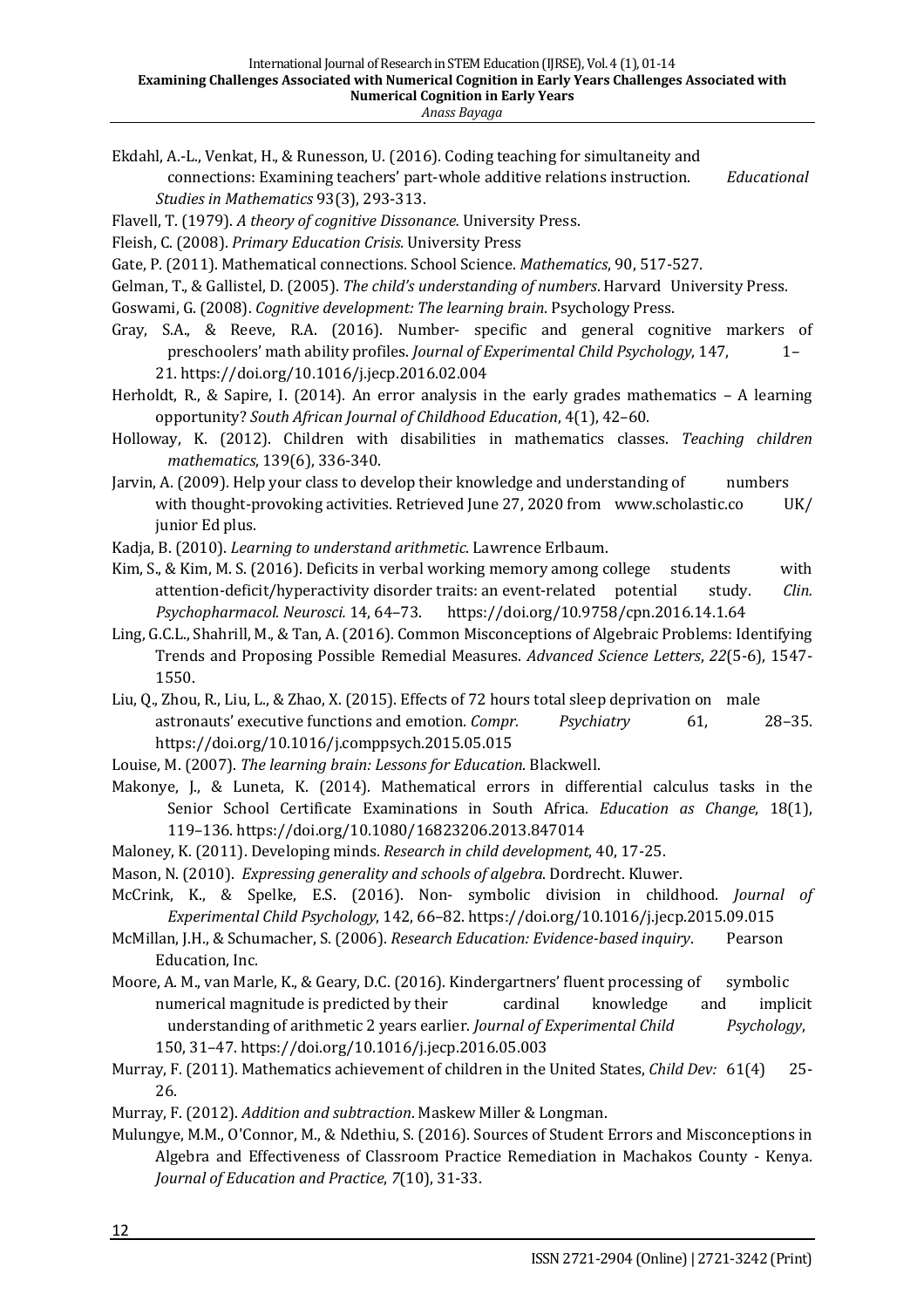- Niss, M. (2006). *The structure of mathematics and its influence on the learning process.* Sense Publishers. Olivier, A. (1989). Handling pupils' misconceptions. *Pythagoras*, 21, 10–19. Pardesi, T. (2008). *Identifying Errors in children's mathematical thinking and methods of remediation*. Pretoria Press. Pausigere, P. (2011). *The Future of Education*. Grossman. Pillay, T. (2010). Working on mathematics problems. *British Educational Research <i>Journal*, 31(3) 329-348. Pipping, M. (2001). *Mathematik in der Schule Remediation*. UNISA Press. Pournara, C., Hodgen, J., Sanders, Y., & Adler, J. (2016). Learners' errors in secondary algebra: Insights from tracking a cohort from Grade 9 to Grade 11 on a diagnostic algebra test. *Pythagoras*, 37(1), 334. https://doi.org/10.4102/pythagoras.v37i1.334 Quinn, F. (2011). *Neuroscience experiments for mathematics education*. DM Press. Radatz, L. (2005). Mathematics Education. *Journal for research in Mathematics Education*, 163-172. Radatz, H. (1979). Error analysis in mathematics education. *Journal for Research in Mathematics Education,* 10(3), 163-172. https://doi.org/10.2307/748804 Ryan, J., & Williams, J. (2007). *Children's mathematics* 4-15: Learning from errors and *misconceptions*. Open University Press. Reis, L. (2004). *Teaching mathematics*. Sage. Richards, K. (2005). *Numerical Analysis Seminar.* UM Press. Scholar, E. (2008). *The Primary Research Project.* UNISA Press. Schroder, T., Stewart, T., & Thagard, P. (2014). Emotions, intentions, and actions:A neural theory based on semantic pointers. *Cognitive Science*, 38(5), 851-880. https://doi.org/10.1111/cogs.12100 Shalem, Y., Sapire, I., & Sorto. (2014). Teachers' explanations of learners' errors in standardised mathematics assessments. *Pythagoras*, 35(1). Shalev, N. (2004). Developmental dyscalculia. *Journal of Child Neurology*, 9 (10).765- 1771. Siegler, T., & Thompson, S. (2005). *Teaching and learning early numbers*. University Press Shou, G., Dasari, D., & Ding, L. (2015). Pre-stimulus alpha and post-stimulus N2 foreshadow imminent errors in a single task. *Neuropsychologia* 77, 346–358. https://doi.org/10.1016/j.neuropsychologia.2015.09.006 Shunkoff, D. (2000). *Mathematics Teaching in the middle school.* Ohio Gp. Skott, T. (2005). *Developing pre-service teacher education in times of constraints.* Retrieved June 20, 2020 from http://stwww.weizmann.ac.il/G-math/ICM/skott jeppe ICM15 prop.doc. Sousa, T. (2008). *How the brain learns mathematics*? Corwin Press. Strydom, B. (2005). The Early Years. University Express.
- Taylor, M. (2006). *Getting learning right*. Johannesburg: Joint Education Trust.
- Warren, S. (2005). Introducing equivalence and non-equivalence in year 2: *Australian Primary Mathematics classroom,* (8) 40-49.
- Watson, K. (2006). Appreciation structure for all. *Mathematics Education Research: Journal,* 2*(2*) 10-32. https://doi.org/10.1007/BF03217543
- Webb, N. (2003). *The impact of interactive mathematics program on student learning*. Erbaum Associate.
- Weber, N. (1990). Quality in Early Childhood Programme. *Journal of early years Education,* 366. https://doi.org/10.1080/0300443900640108